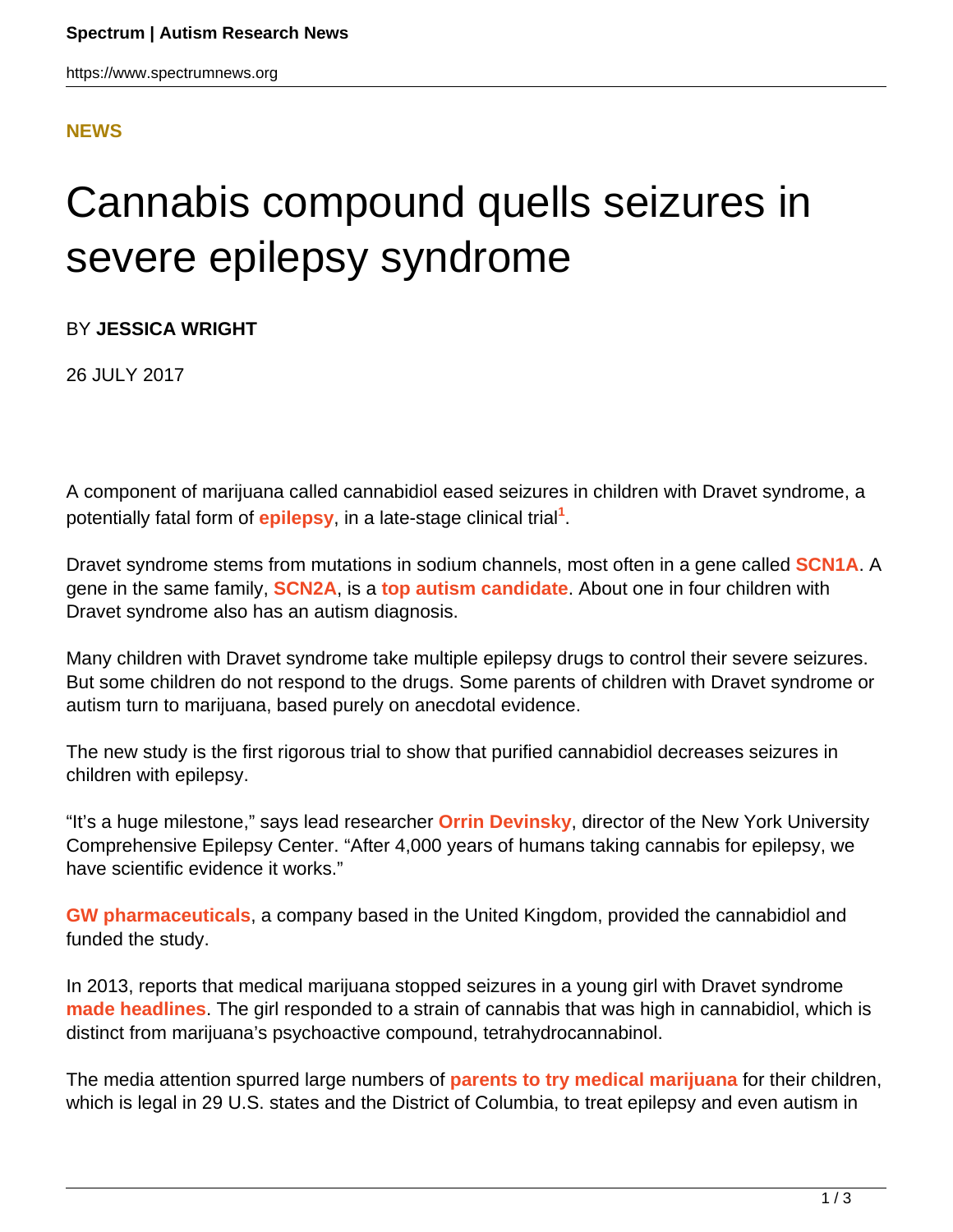their children. Since then, researchers have been conducting animal studies and clinical trials to try to understand the drug's effects in these children.

## **Calming effect**:

The new study included 120 children aged 2 to 18 years with Dravet syndrome for whom conventional drugs have not worked. These children generally have two types of seizures: convulsive or grand mal seizures, which cause rapid movement and sometimes loss of consciousness; and inattention seizures, which resemble daydreaming. Parents started recording the number and type of their children's seizures four weeks before the trial.

Parents of 61 of the children then gave them a liquid form of cannabidiol twice a day for 14 weeks. The other 59 children received a placebo liquid.

To minimize side effects, the researchers gradually increased the dose of cannabidiol during the first two weeks and decreased it over the final 10 days. They monitored the children's health for four weeks after the children stopped taking the drug.

Over the treatment period, the frequency of convulsive seizures among children who took cannabidiol dropped from a median of 12.4 to 5.9 per month; three of the children were seizurefree for the trial's duration. By contrast, the frequency of convulsive seizures hardly budged among children who took the placebo.

The treatment did not seem to make any difference in the frequency of nonconvulsive seizures. This finding suggests that cannabidiol works primarily on convulsive seizures. But Devinsky points out that inattention seizures are challenging to measure. The results were published 25 May in The New England Journal of Medicine.

### **Clear message:**

It's unclear exactly how cannabidiol alleviates seizures. **[Preliminary work in mice](https://www.spectrumnews.org/news/marijuana-ingredient-sparks-social-behavior-epilepsy-model/)** suggests the drug boosts signaling in neurons that calm the brain and dampens signaling in neurons that excite it.

"It isn't clear what the mechanism of action is, but the results are impressive for impact on convulsive seizures," says **[Jeremy Veenstra-VanderWeele](https://www.spectrumnews.org/author/jeremy/)**, associate professor of psychiatry at Columbia University, who was not involved in the work.

All of the children in the study were taking at least one seizure drug throughout the trial, potentially adding noise to the data, says **[William Catterall](https://www.spectrumnews.org/author/williamcatterall/)**, professor of pharmacology at the University of Washington in Seattle, who was not involved with the study.